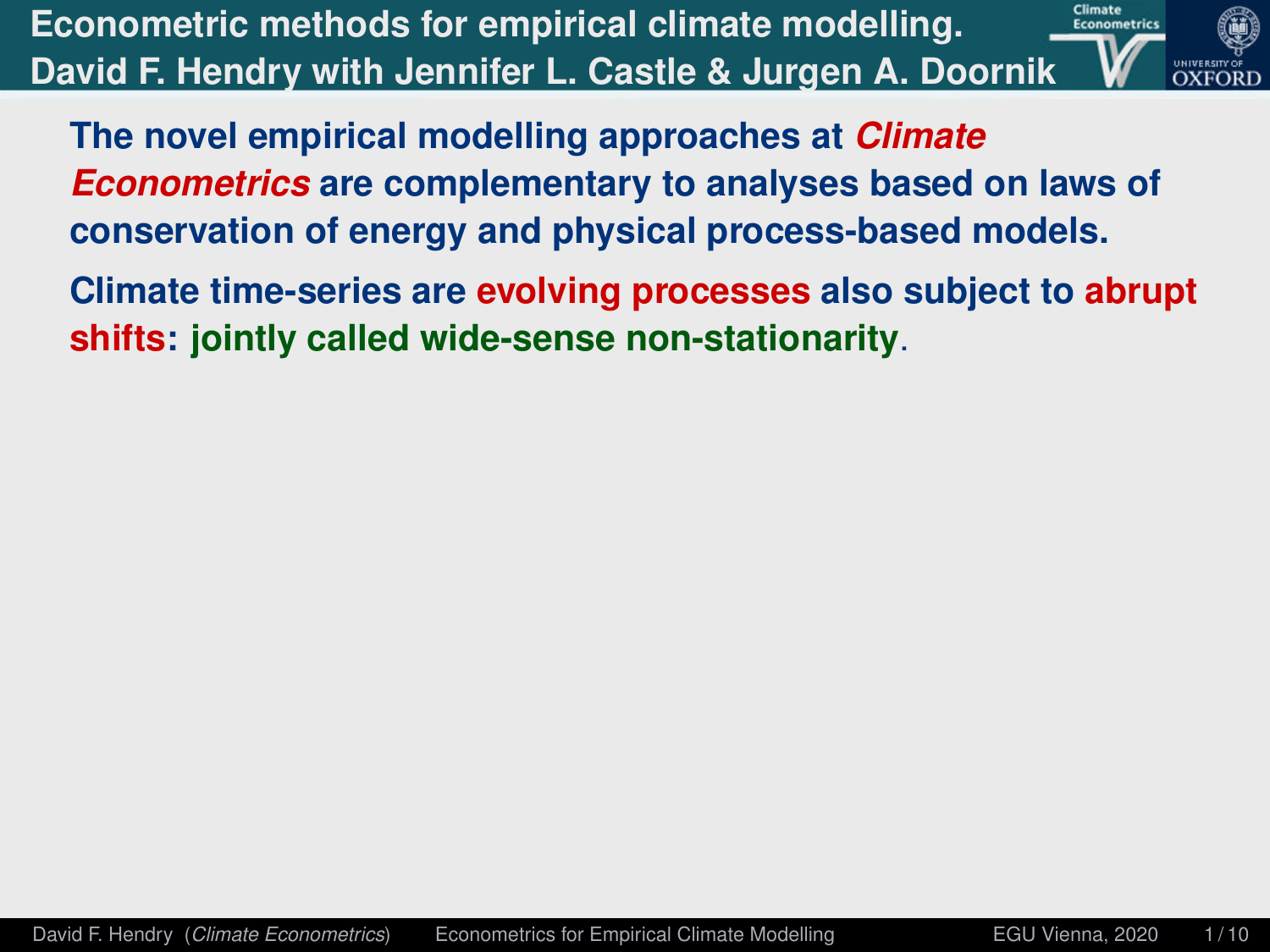**Econometric methods for empirical climate modelling. David F. Hendry with Jennifer L. Castle & Jurgen A. Doornik**



**The novel empirical modelling approaches at** *Climate Econometrics* **are complementary to analyses based on laws of conservation of energy and physical process-based models.**

**Climate time-series are evolving processes also subject to abrupt shifts: jointly called wide-sense non-stationarity**.

**Methods for modelling wide-sense non-stationary time series**

- **(1) Cointegration for stochastic trends**.
- **(2) Indicator saturation estimators for outliers & shifts**.
- **(3) Model selection by machine learning for more candidate variables than observations**.
- **(4) Retain theory-based models unaffected by selection**.
- **(5) Rigorously test to evaluate empirical modelling outcomes**.

### **Many empirical applications to climate change issues.**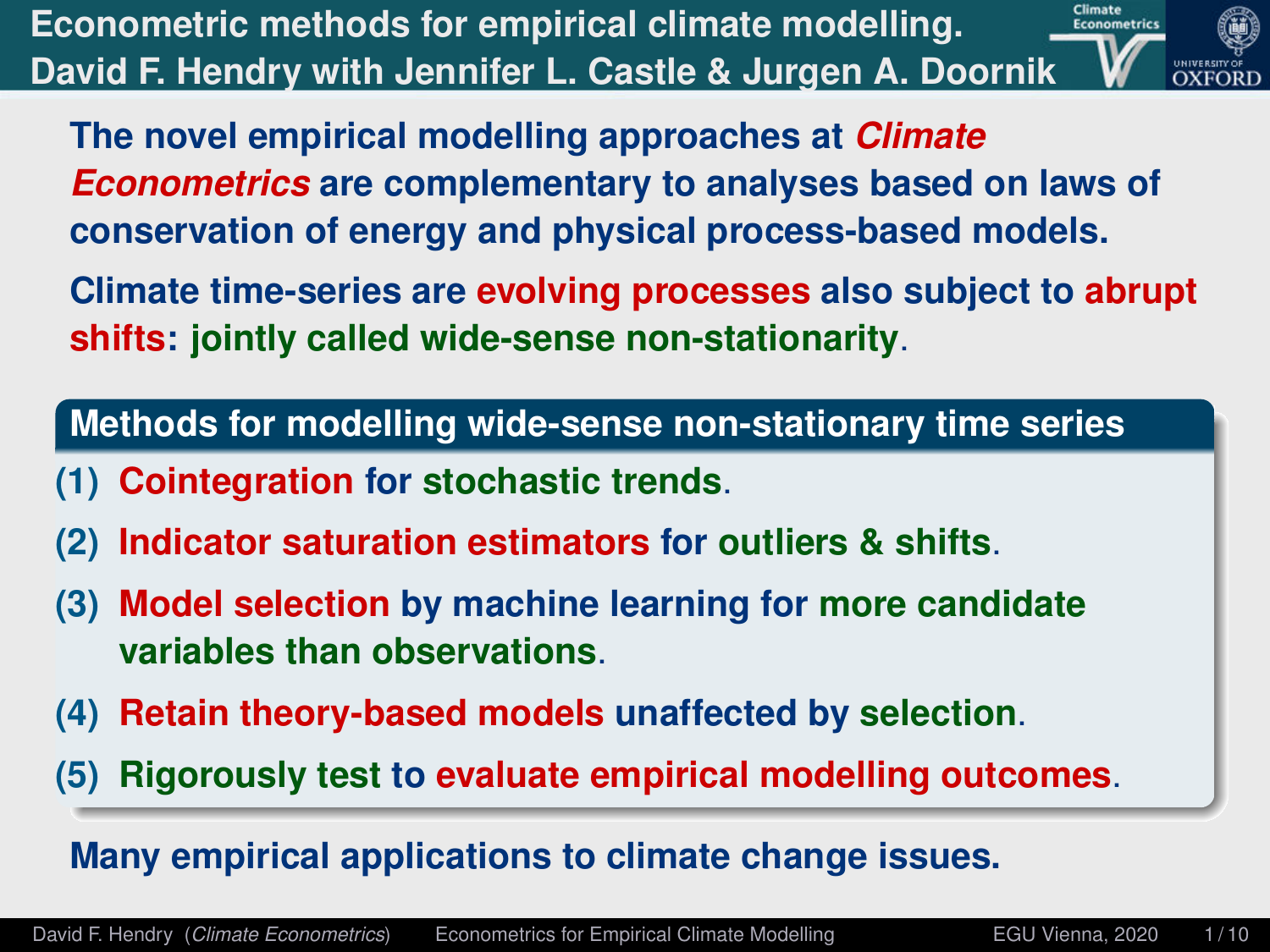



# **(a) UK's CO**<sup>2</sup> **emissions per capita below 1860, yet real incomes have risen more than 7-fold higher–highly non-stationary**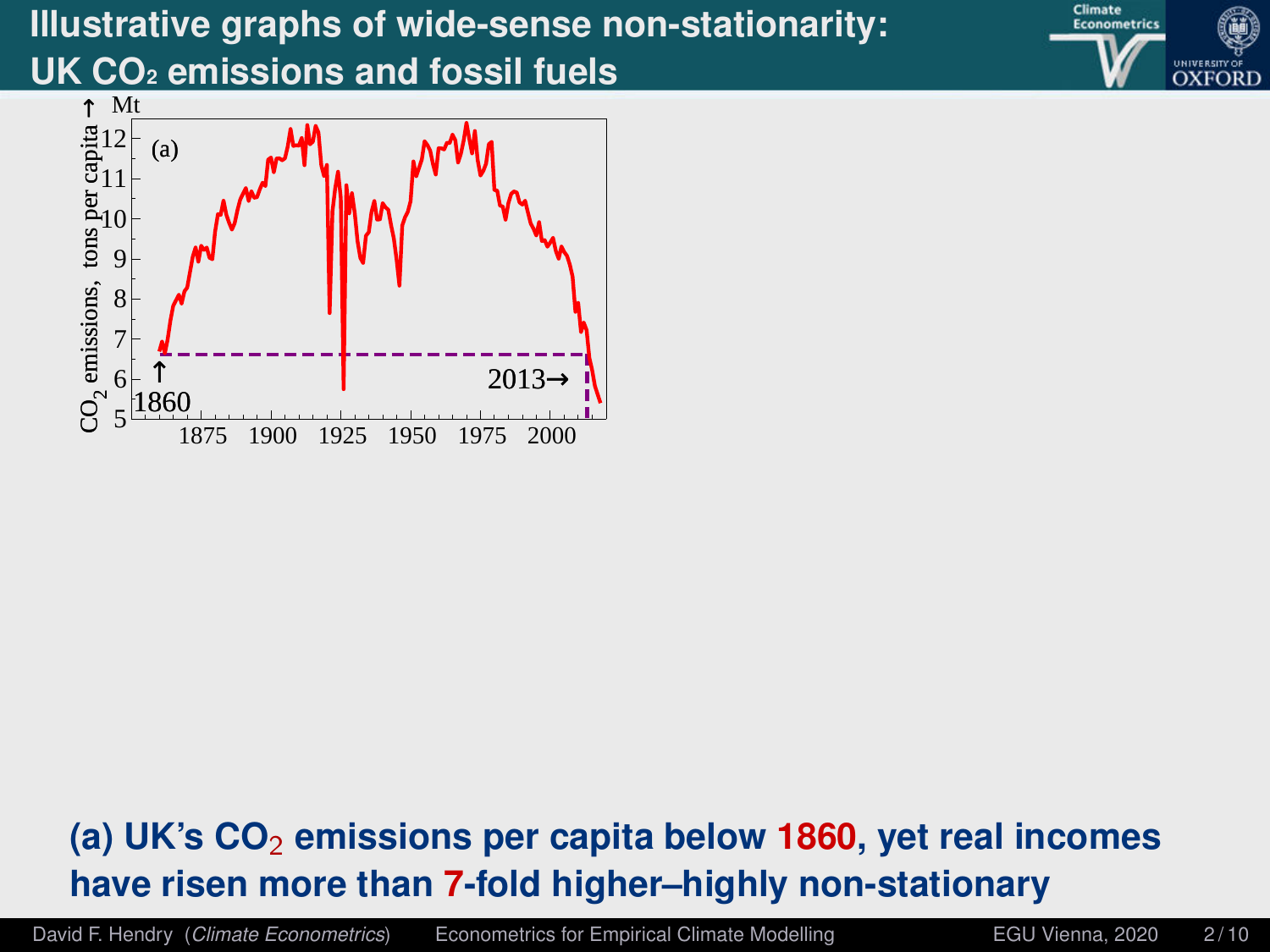



# **(b) CO**<sup>2</sup> **emissions mainly driven by coal usage till mid-1950s then that drops steadily, as does oil use after oil crises**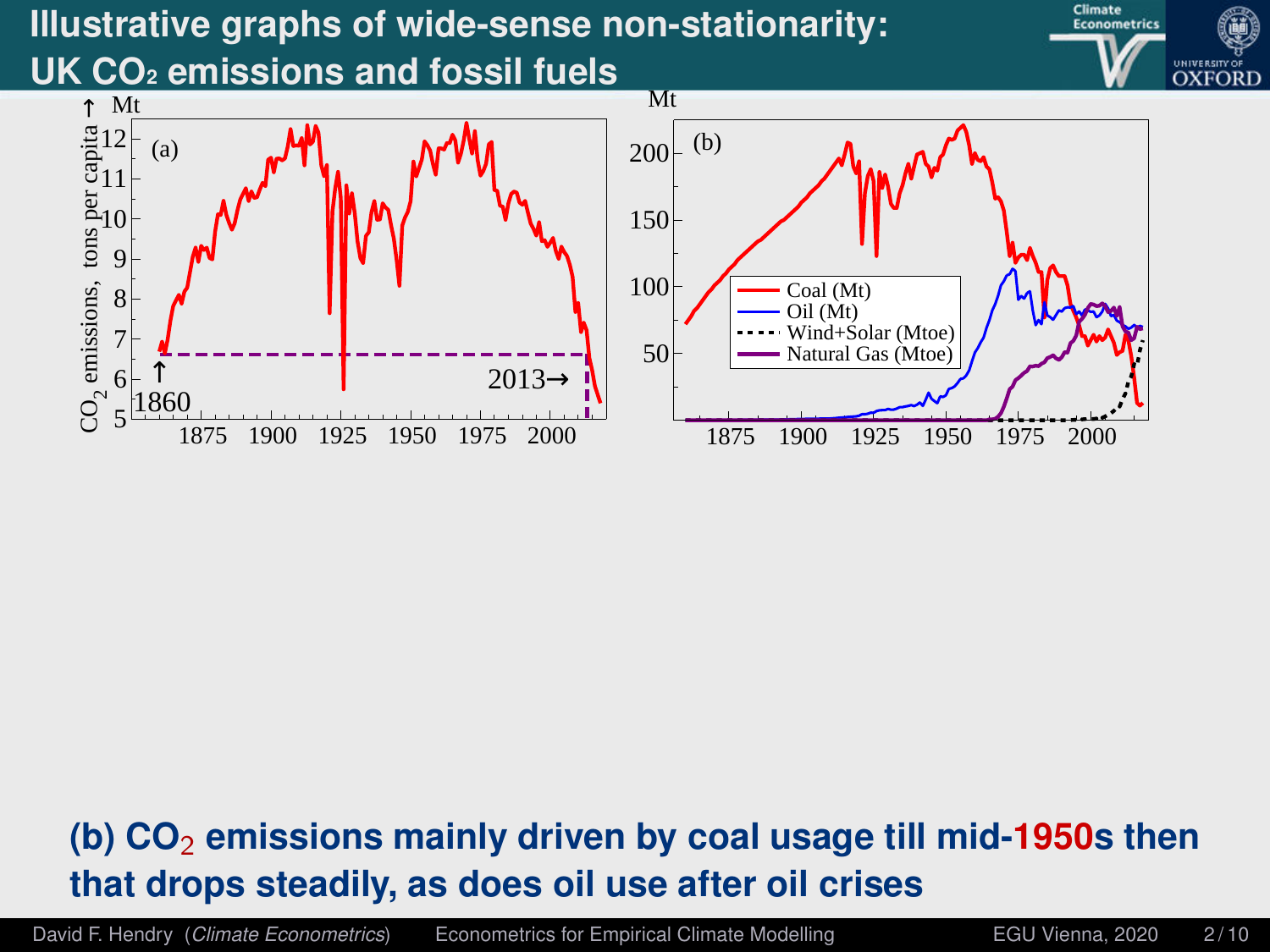



## **(c) UK's total CO**<sup>2</sup> **emissions relative to its capital stock have fallen by 92% from 1860**

Coal (Mt) Oil (Mt) Wind+Solar (Mtoe)

David F. Hendry (*Climate Econometrics*) [Econometrics for Empirical Climate Modelling](#page-0-0) Face EGU Vienna, 2020 2/10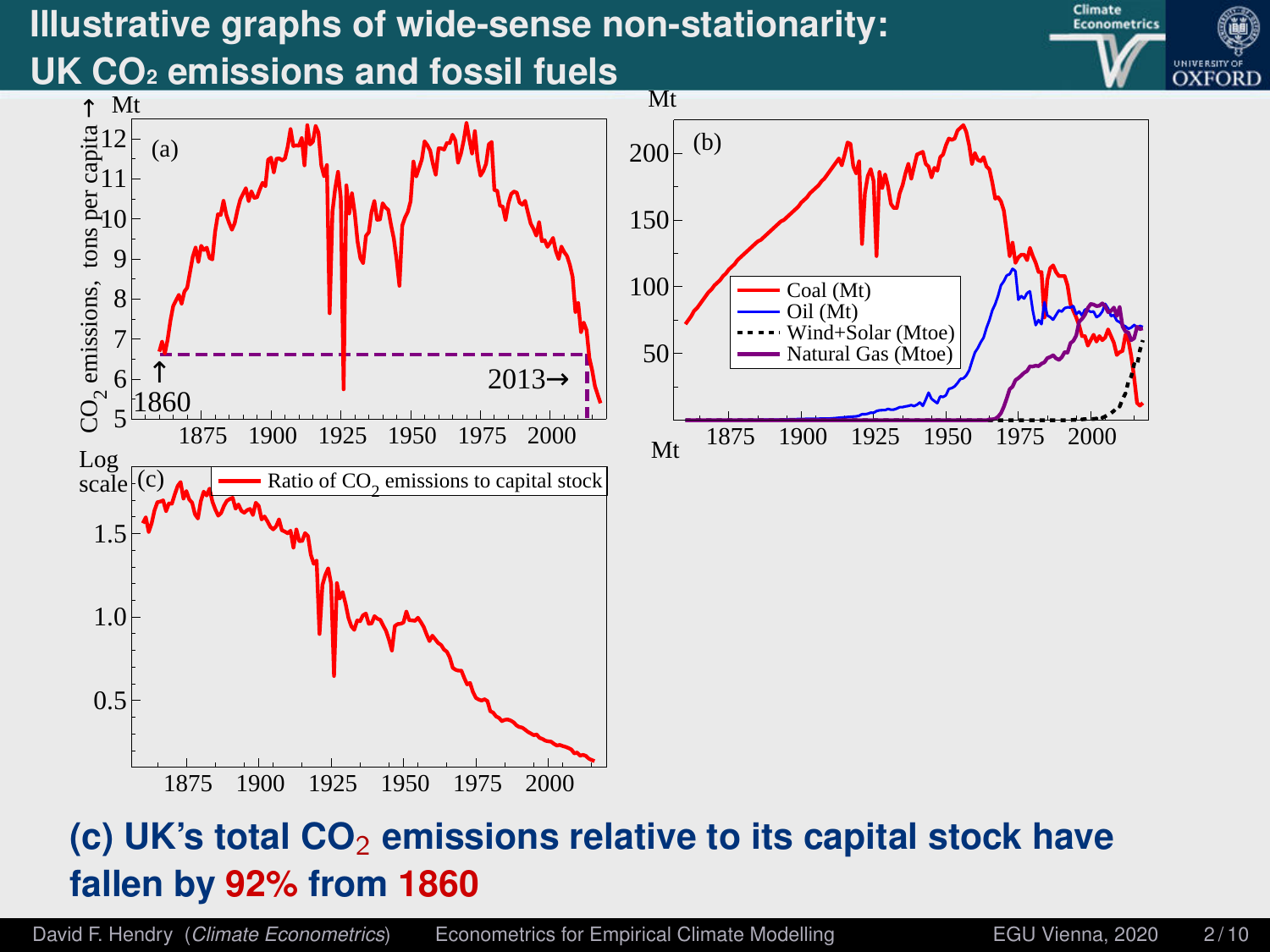



# **(d) CO**<sup>2</sup> **emissions have no constant relations to individual fuel usages: all variables vary hugely at different times**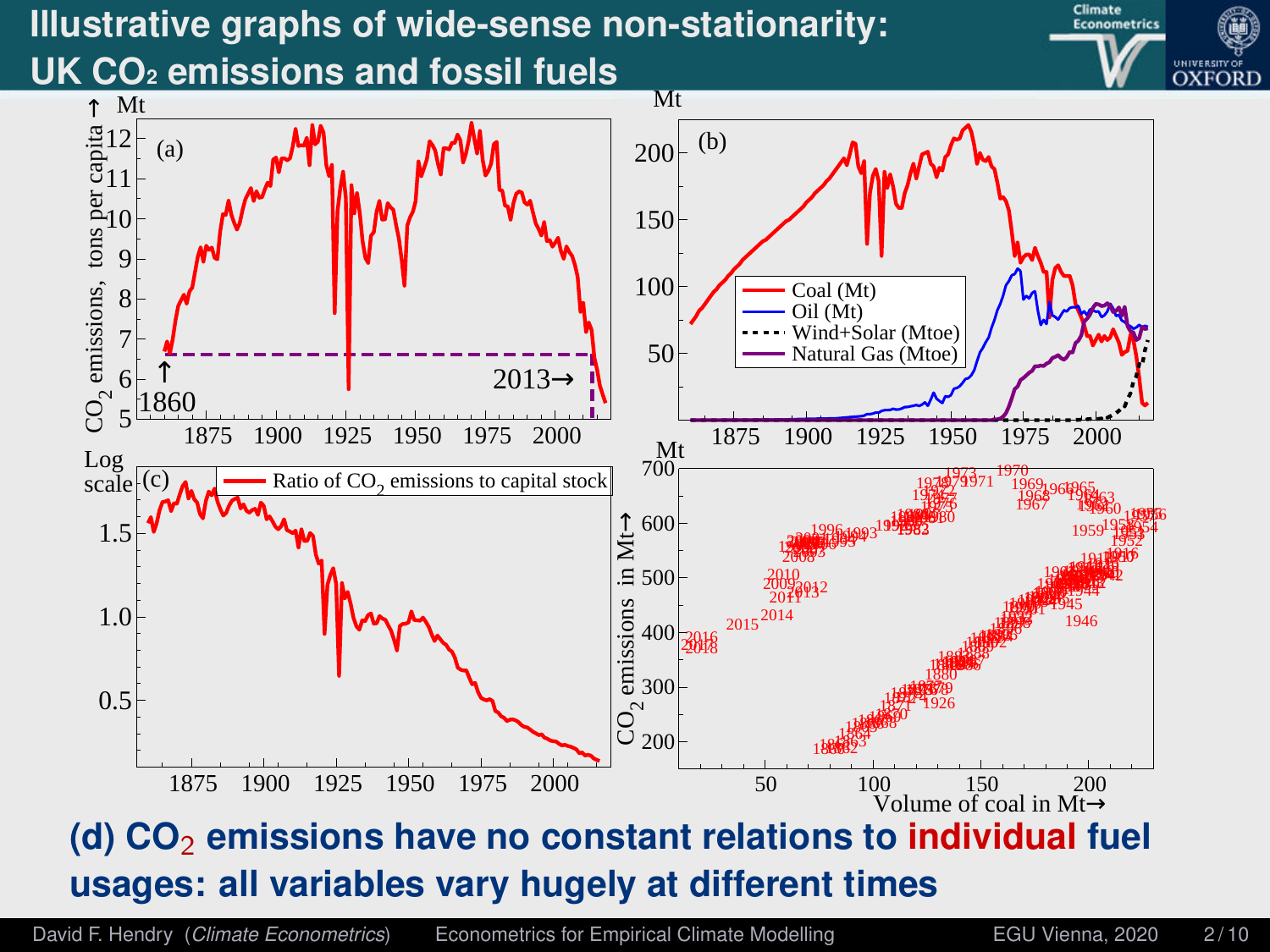

**Climate**<br>Econometrics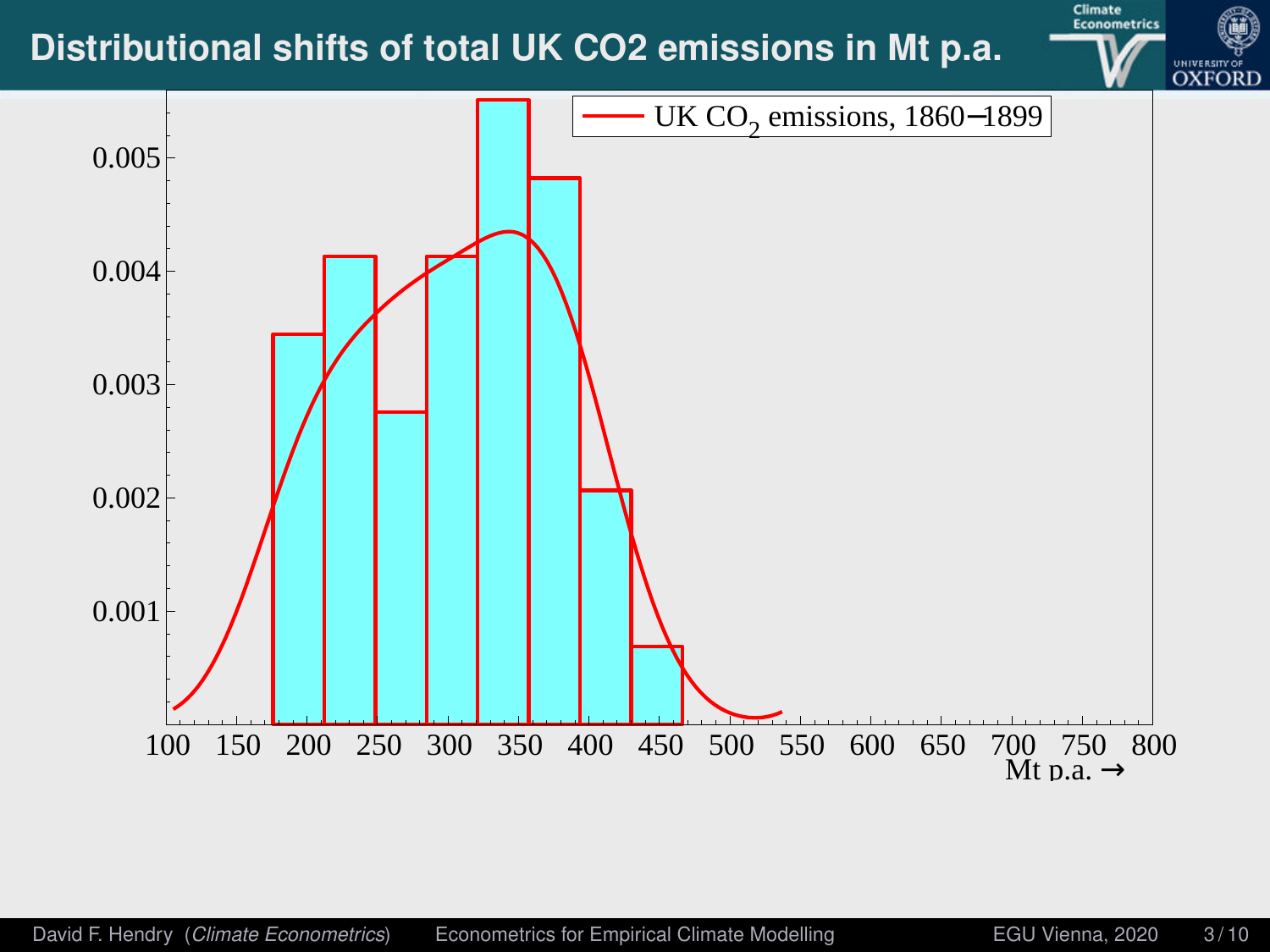

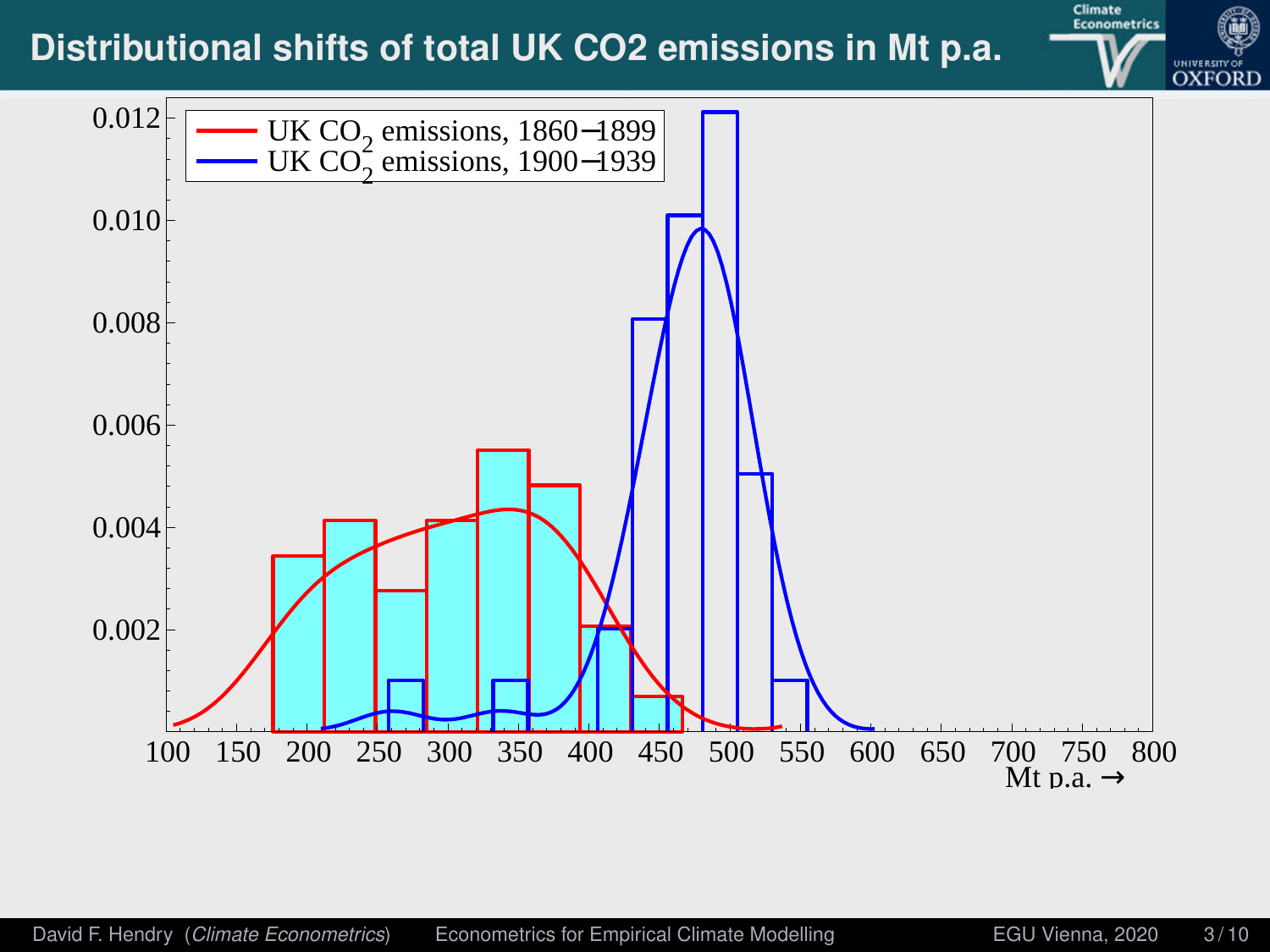

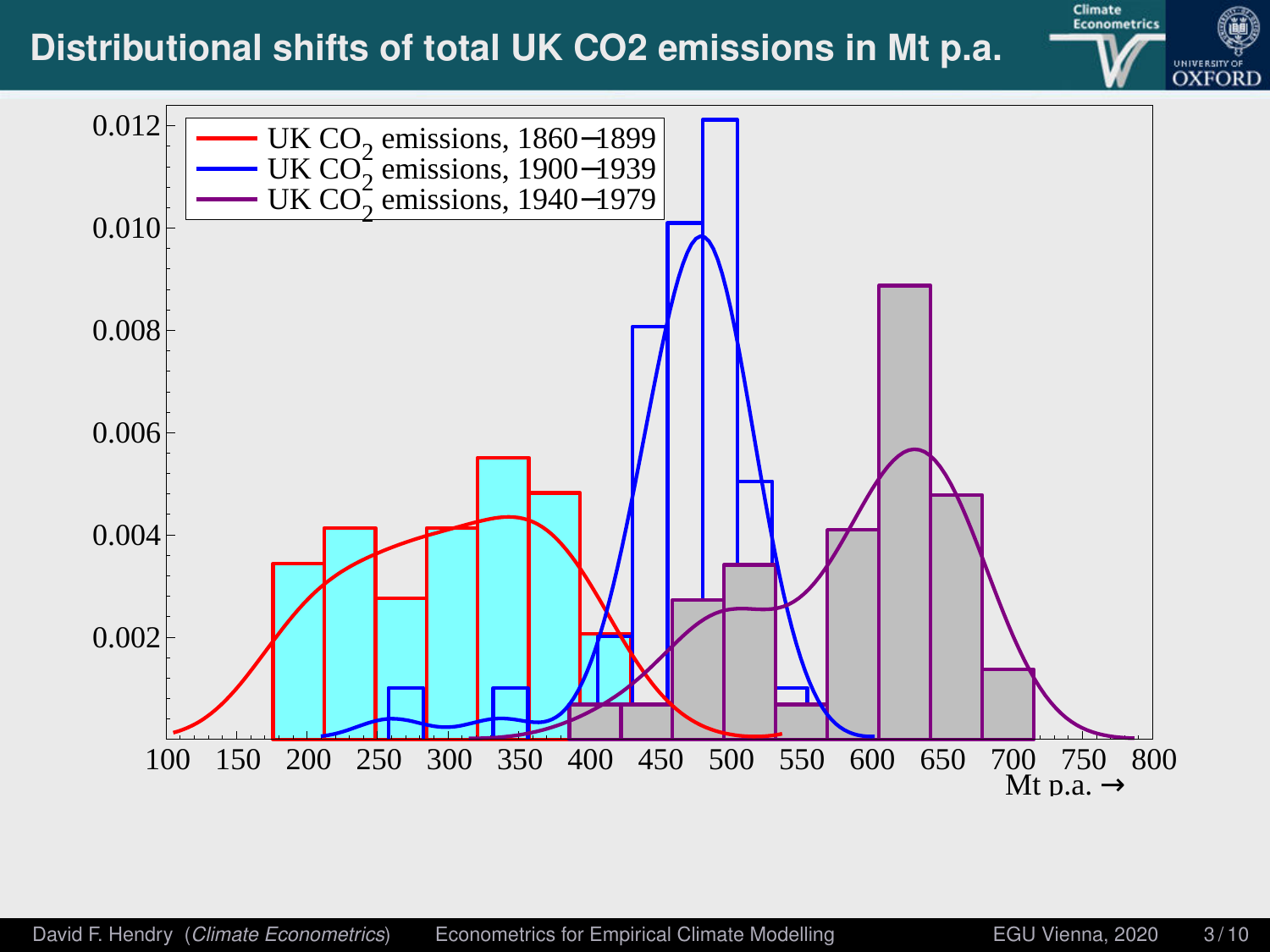



## **Model the evolving dynamic relation of UK's total CO**<sup>2</sup> **emissions by coal, oil, GDP and capital, allowing for shifts.**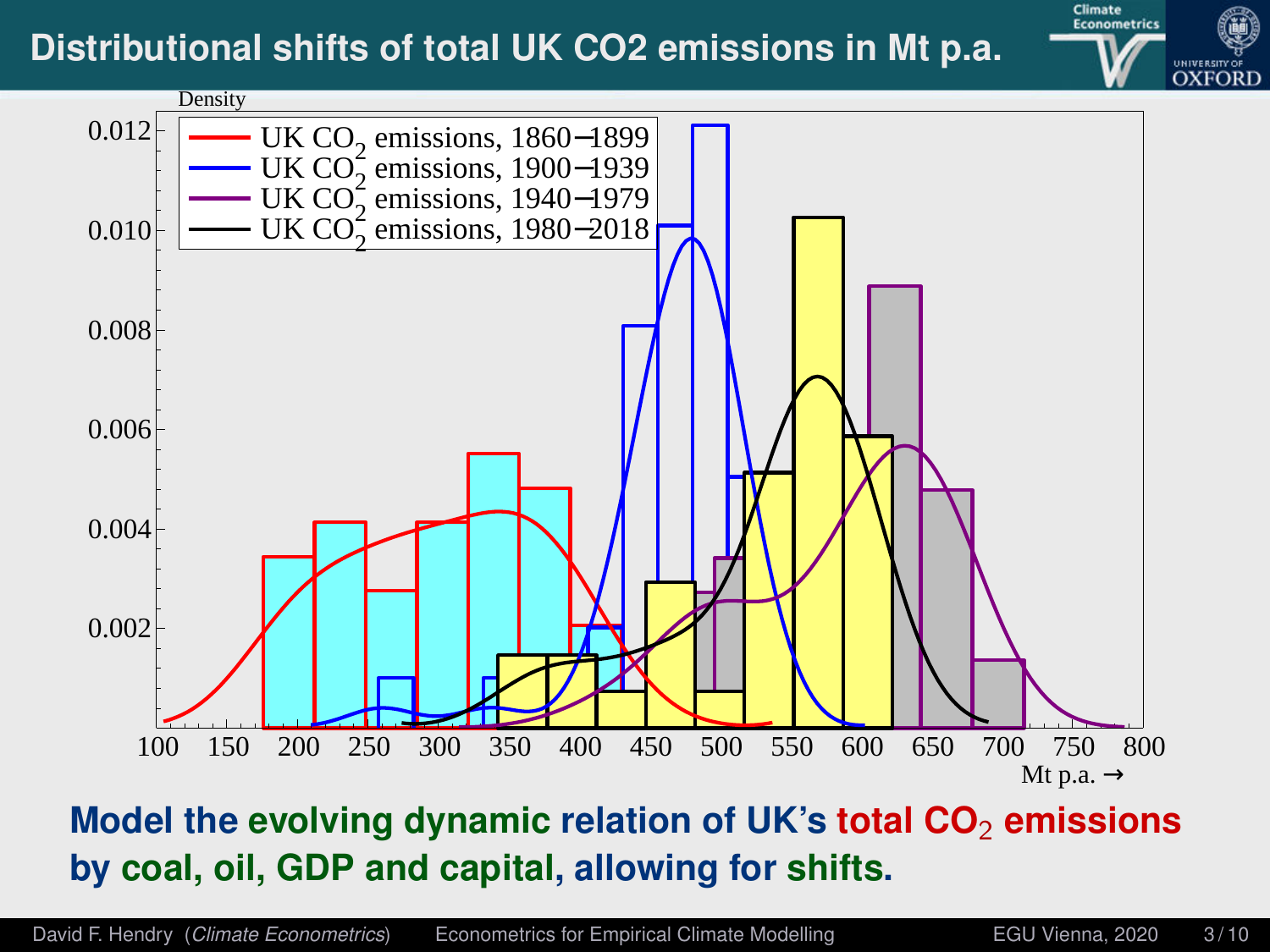

Climate

**Five distinct sub-problems must be resolved simultaneously**

*Initial formulation***—ensure all relevant influences are included:** *tackle by automatically creating* **lags, non-linear functions, & indicator saturation**.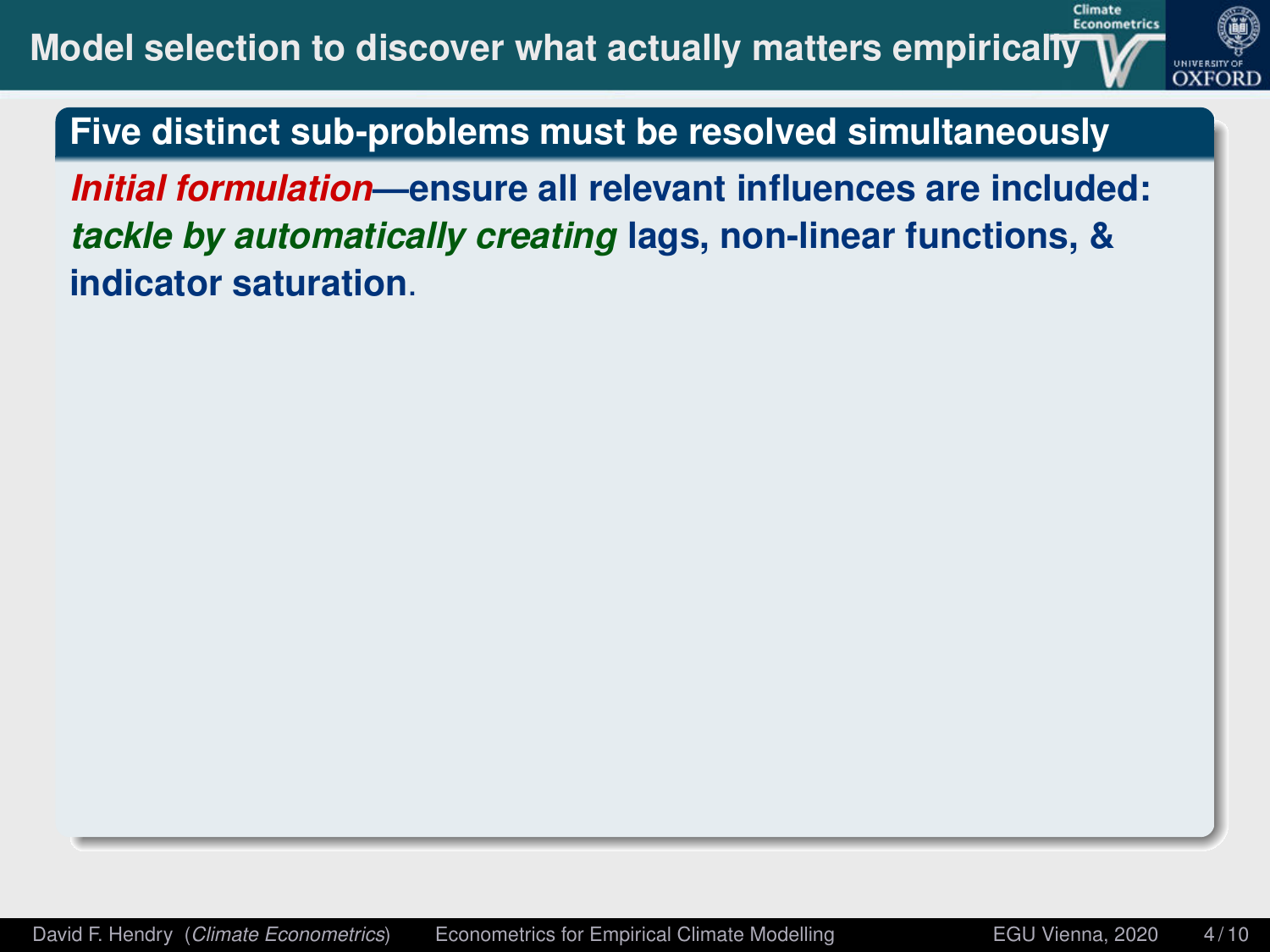

*Initial formulation***—ensure all relevant influences are included:** *tackle by automatically creating* **lags, non-linear functions, & indicator saturation**.

*Selection***—handle more variables,** N**, than observations,** T**: automatic multiple-block tree-search algorithm while retaining theory-based variables without search**.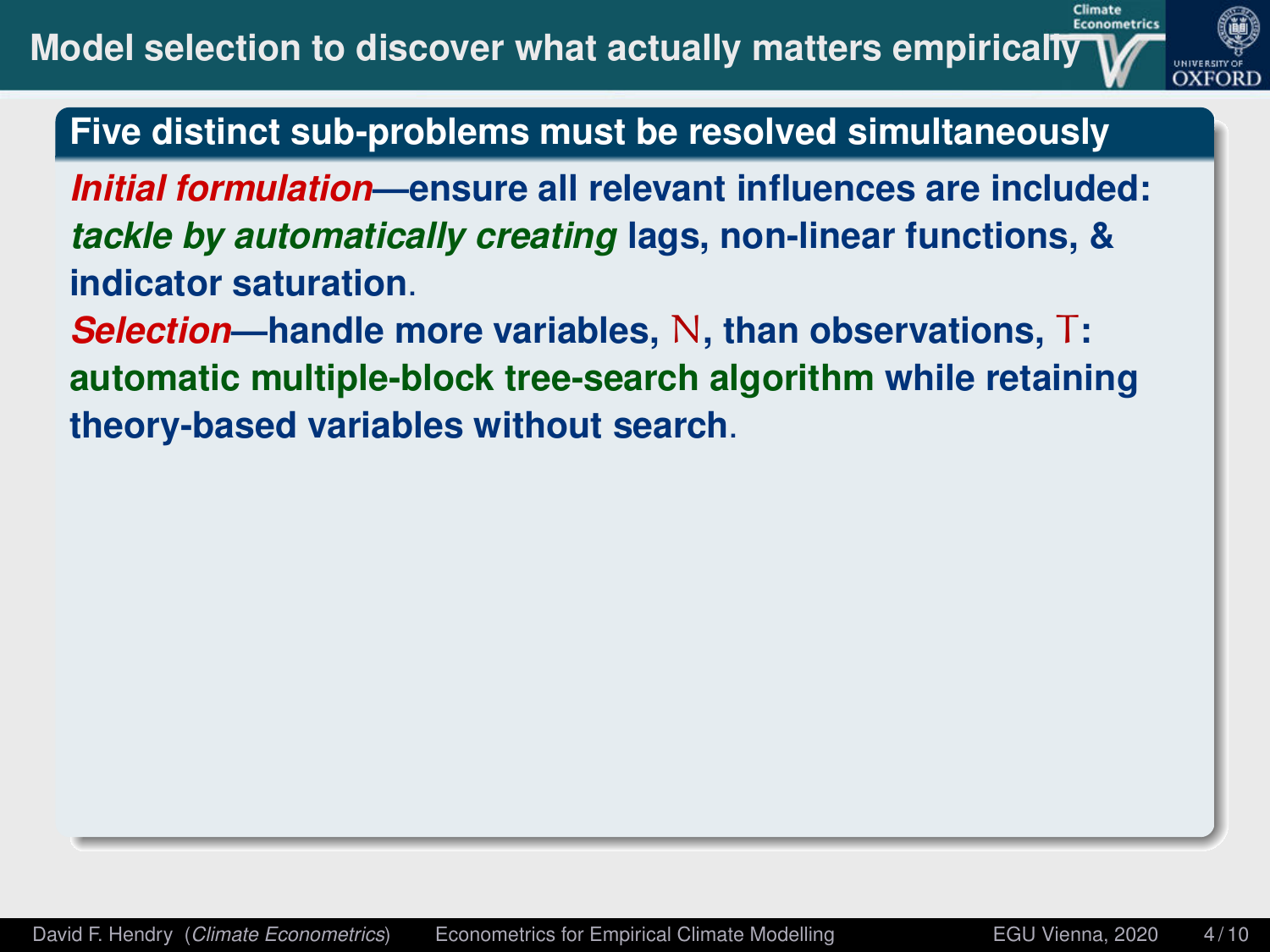

*Initial formulation***—ensure all relevant influences are included:** *tackle by automatically creating* **lags, non-linear functions, & indicator saturation**.

*Selection***—handle more variables,** N**, than observations,** T**: automatic multiple-block tree-search algorithm while retaining theory-based variables without search**.

*Estimation***—depends on exogeneity status of variables: automatically assign appropriate status to all endogenous, exogenous and retained variables**.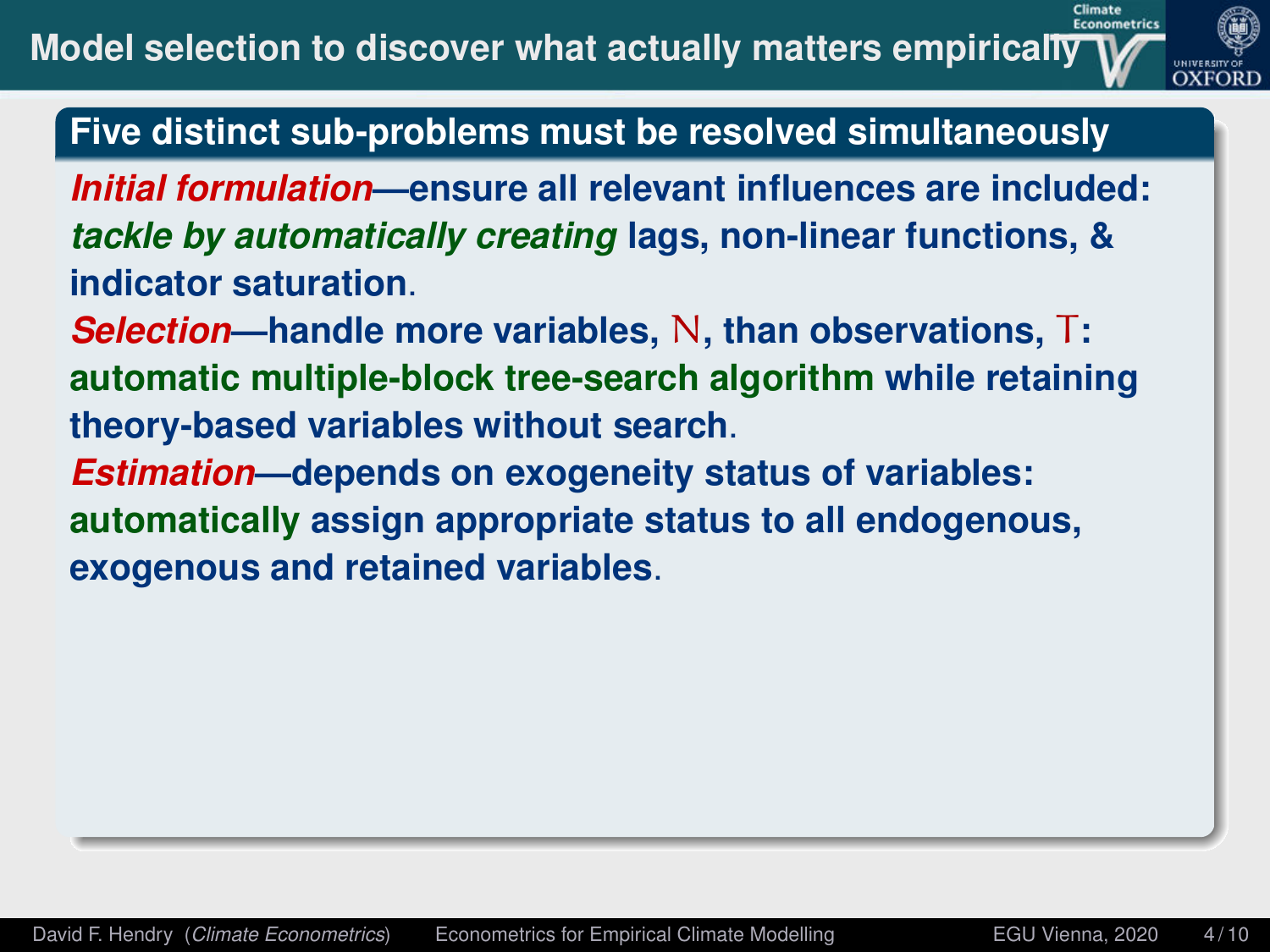

*Initial formulation***—ensure all relevant influences are included:** *tackle by automatically creating* **lags, non-linear functions, & indicator saturation**.

*Selection***—handle more variables,** N**, than observations,** T**: automatic multiple-block tree-search algorithm while retaining theory-based variables without search**.

*Estimation***—depends on exogeneity status of variables: automatically assign appropriate status to all endogenous, exogenous and retained variables**.

*Evaluation***–check if selected model is well-specified: automatically test for mis-specification & that parameters invariant to location shifts**.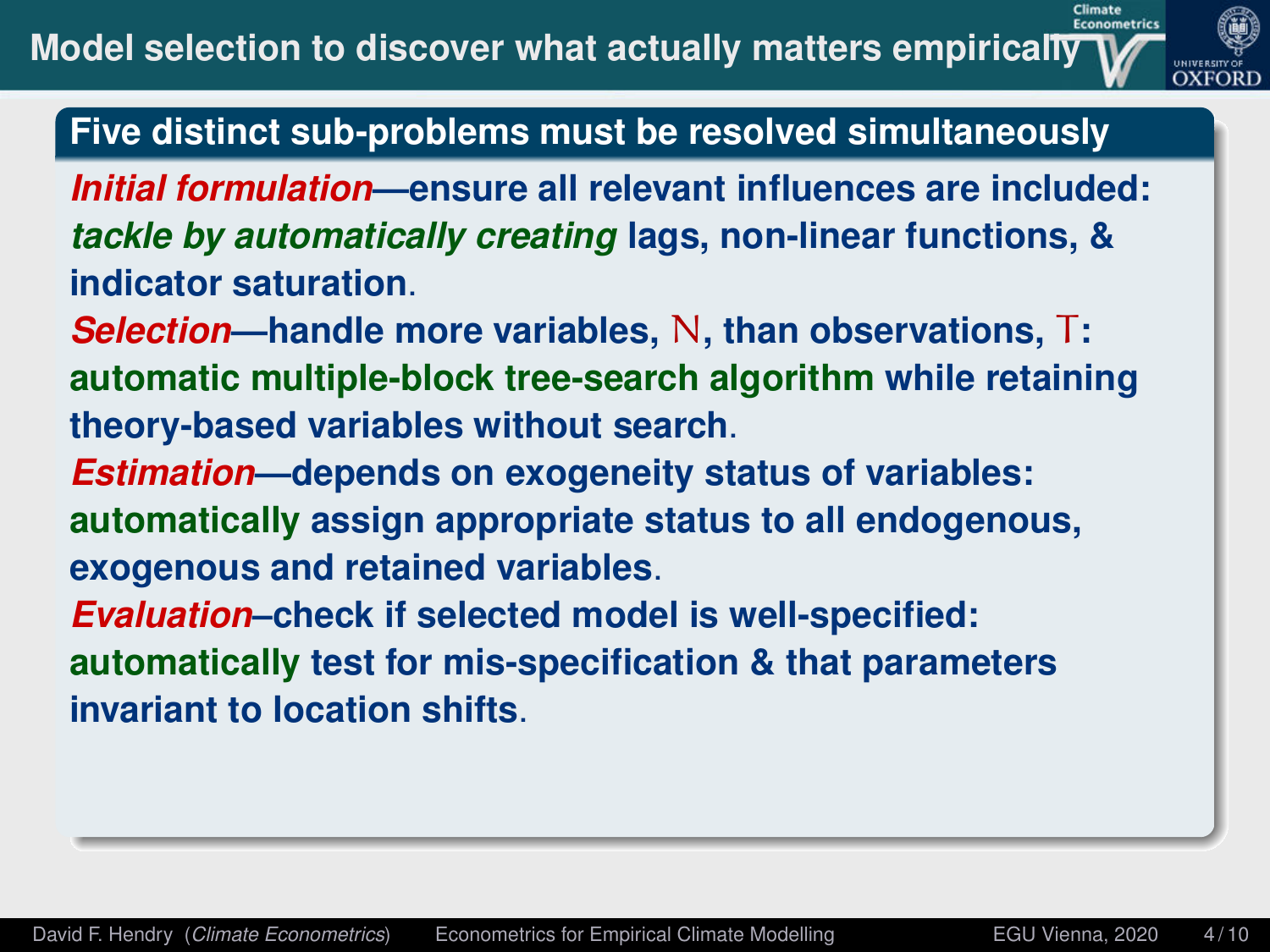

- *Initial formulation***—ensure all relevant influences are included:** *tackle by automatically creating* **lags, non-linear functions, & indicator saturation**.
- *Selection***—handle more variables,** N**, than observations,** T**: automatic multiple-block tree-search algorithm while retaining theory-based variables without search**.
- *Estimation***—depends on exogeneity status of variables: automatically assign appropriate status to all endogenous, exogenous and retained variables**.
- *Evaluation***–check if selected model is well-specified: automatically test for mis-specification & that parameters invariant to location shifts**.
- *Computation***—analyzing large numbers of candidate variables: must be fast as many sub-set multiple-block path searches.**

# **Approach embodied in** *Autometrics***: [Doornik and Hendry \(2018\)](#page-26-1)**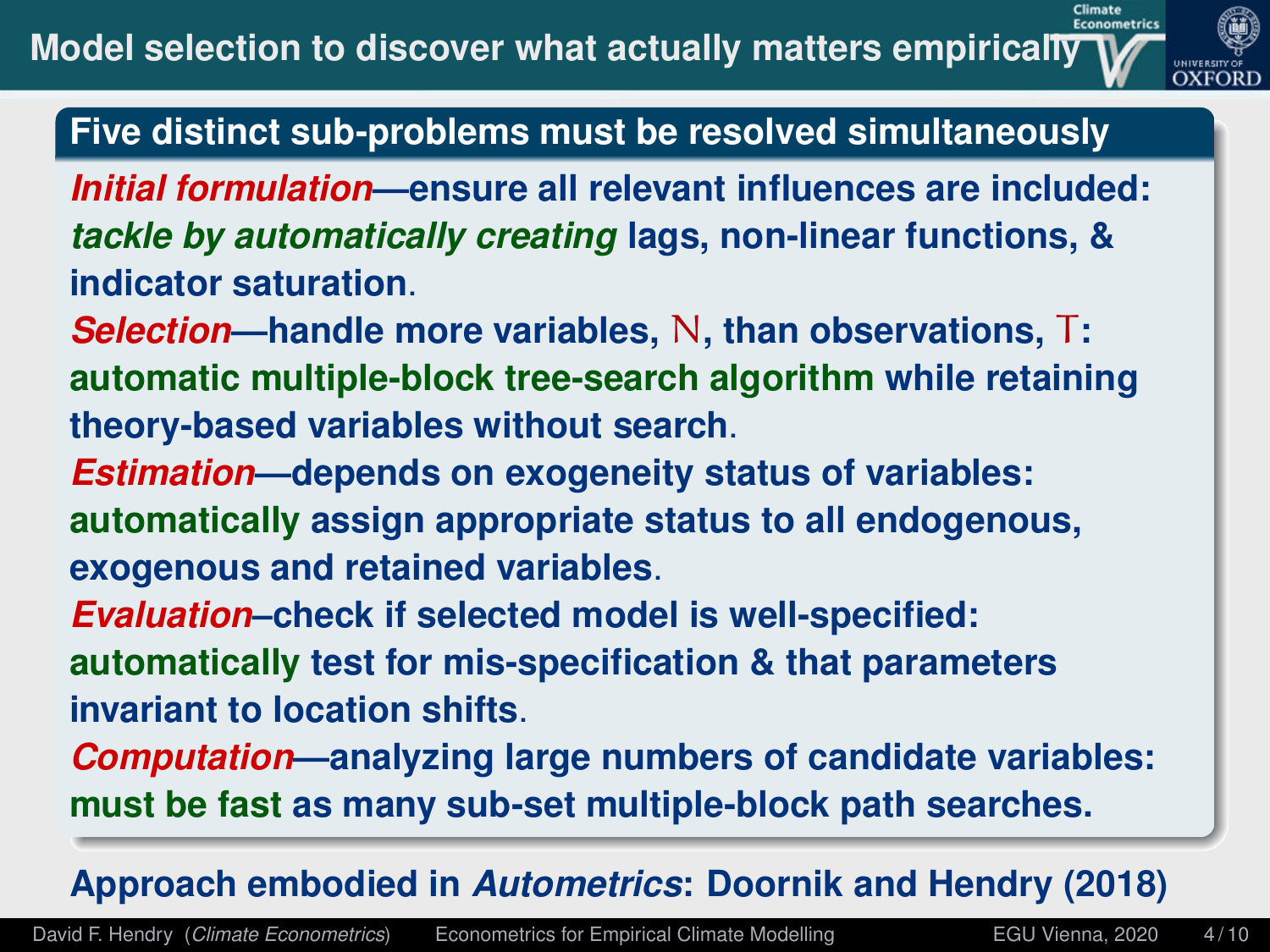

**Failing to include relevant variables & dynamics and handle large outliers and shifts can lead to rejecting a sound theory as shown in (e.g.) Hendry and Mizon (2011)**.

### **Hence to capture changing relations, the model includes:**

 $(a)$  **coal,**  $C_t$ ; **oil,**  $O_t$ ; **capital stock,**  $K_t$ ; & **GDP**,  $G_t$ ;

**(b) dynamics for adjustments to changes in technology,**

**legislation & fuel prices**;

(c) **impulse indicators**,  $1_{\{\mathbf{t}\}}$ , for outliers (e.g., mis-measurement, **strike action)**;

(d) step indicators,  $\mathbf{S}_{\{j\leqslant \mathbf{t}\}}$ , for major permanent shifts (often **policy induced)**.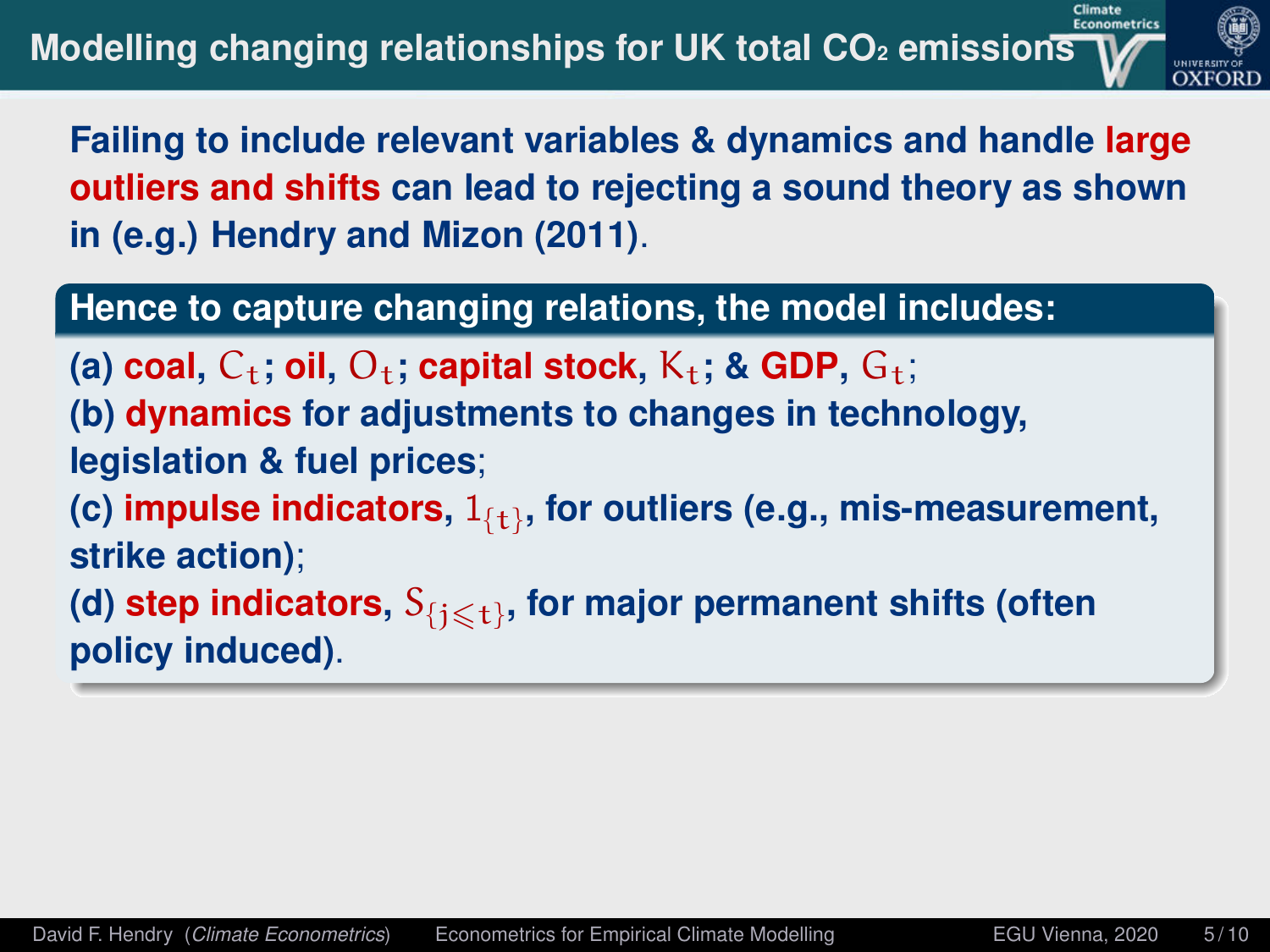

**Failing to include relevant variables & dynamics and handle large outliers and shifts can lead to rejecting a sound theory as shown in (e.g.) Hendry and Mizon (2011)**.

### **Hence to capture changing relations, the model includes:**

 $(a)$  **coal,**  $C_t$ ; **oil,**  $O_t$ ; **capital stock,**  $K_t$ ; & **GDP**,  $G_t$ ;

**(b) dynamics for adjustments to changes in technology, legislation & fuel prices**;

(c) **impulse indicators**,  $1_{\{\mathbf{t}\}}$ , for outliers (e.g., mis-measurement, **strike action)**;

(d) step indicators,  $\mathbf{S}_{\{j\leqslant \mathbf{t}\}}$ , for major permanent shifts (often **policy induced)**.

**(c) & (d) indicators only capture features not explained by (a)–(b)**. **Transformed capital** & GDP to logs  $k_t$  &  $q_t$ , but linear for coal & **oil,**  $C_{\rm t}$  and  $O_{\rm t}$ .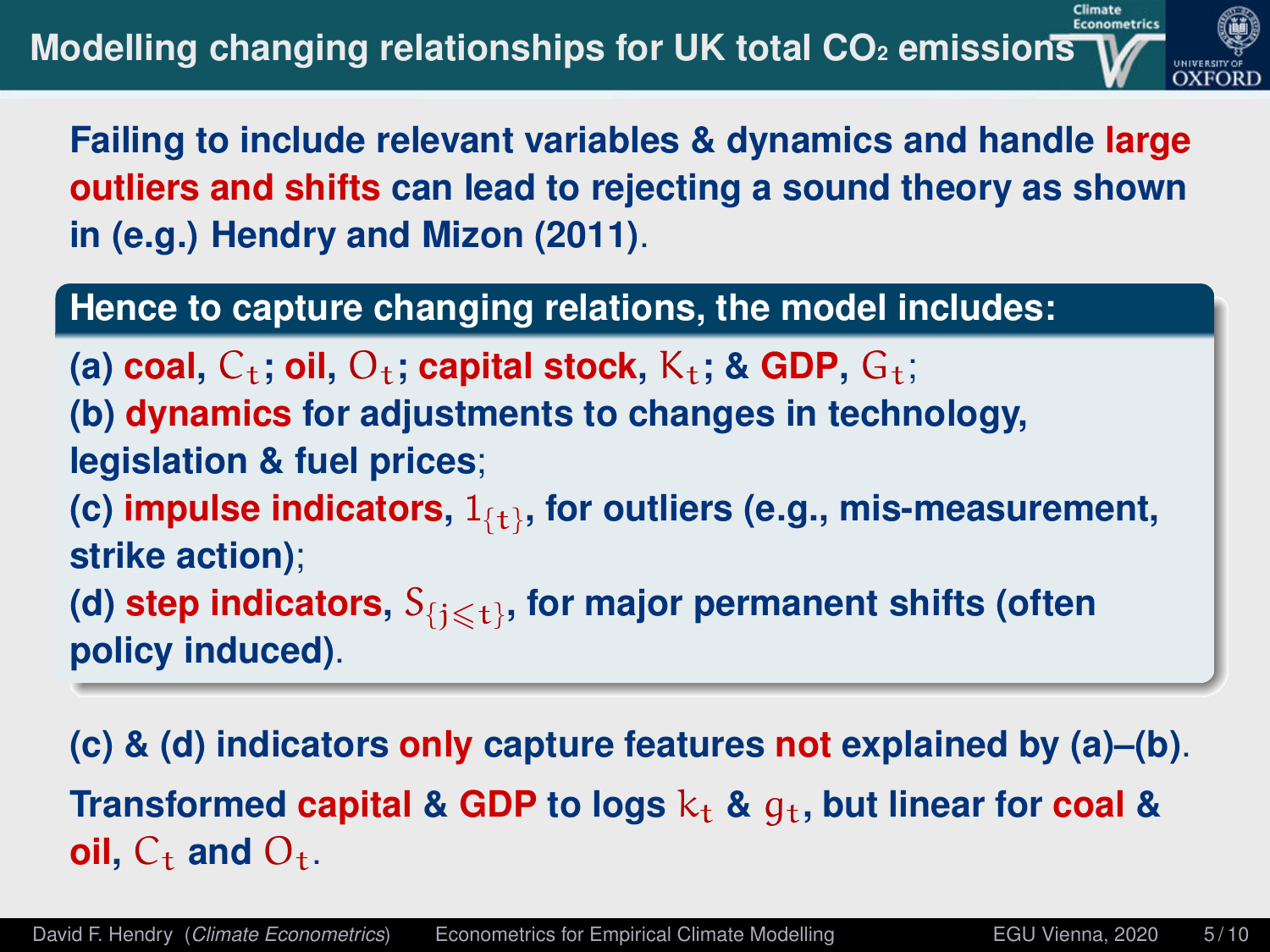

# **First**, select impulse (IIS) and step (SIS) indicators at  $\alpha_1 = 0.001$ , **with all other explanatory variables included freely but retained.**

**Mis-specification tests check selected equation is well specified.**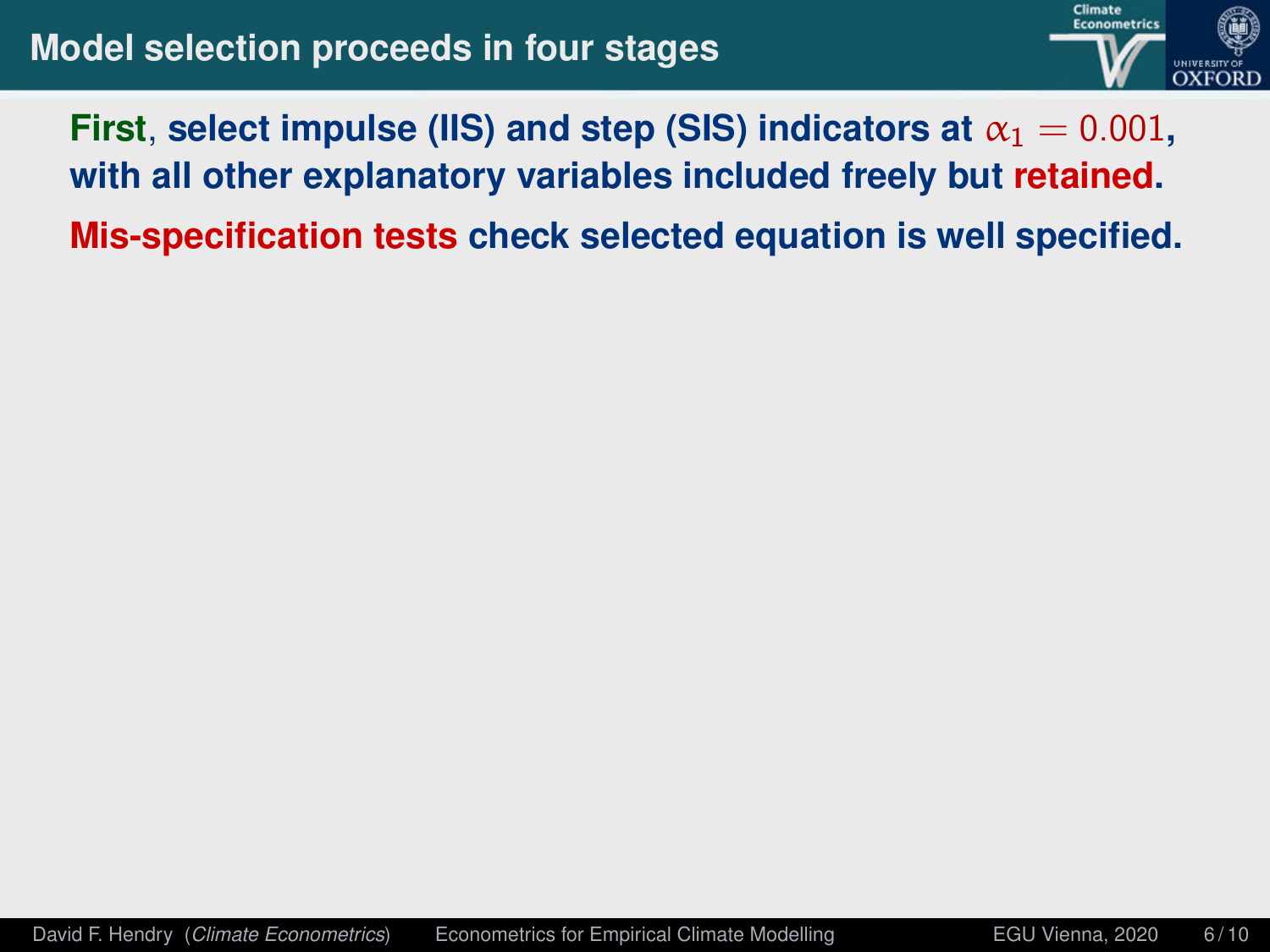

**First**, select impulse (IIS) and step (SIS) indicators at  $\alpha_1 = 0.001$ , **with all other explanatory variables included freely but retained.**

**Mis-specification tests check selected equation is well specified.**

**Second**, **select significant fuel & economic variables at**  $\alpha_2 = 0.01$ , **keeping indicators from Stage 1.**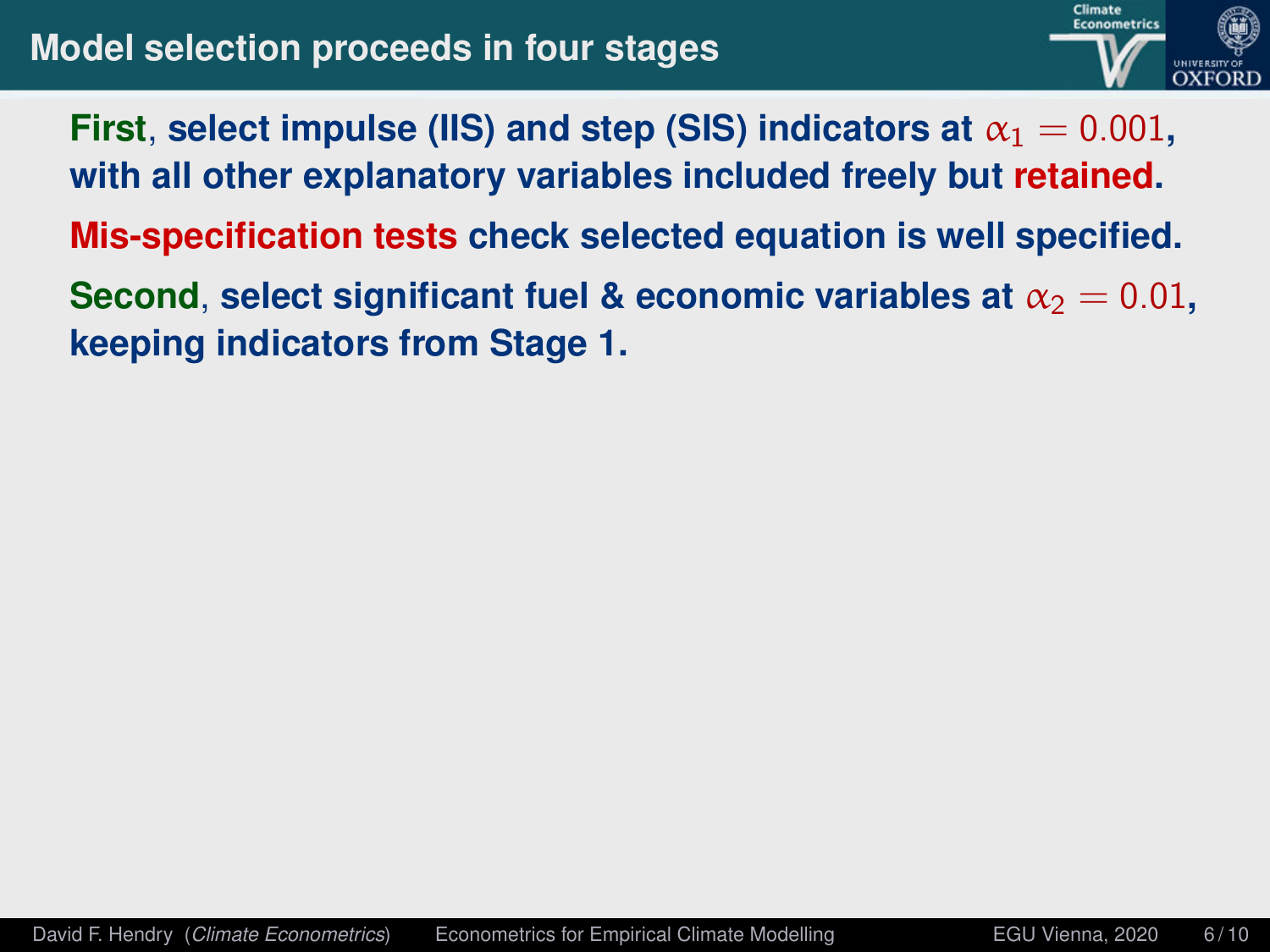

- **First**, select impulse (IIS) and step (SIS) indicators at  $\alpha_1 = 0.001$ , **with all other explanatory variables included freely but retained.**
- **Mis-specification tests check selected equation is well specified.**
- **Second**, **select significant fuel & economic variables at**  $\alpha_2 = 0.01$ , **keeping indicators from Stage 1.**
- **Third**, **derive long-run, or cointegrating relation, from selected model, and transform other variables to first differences.**
- **Fourth**, **estimate and evaluate that formulation, & forecast from it.**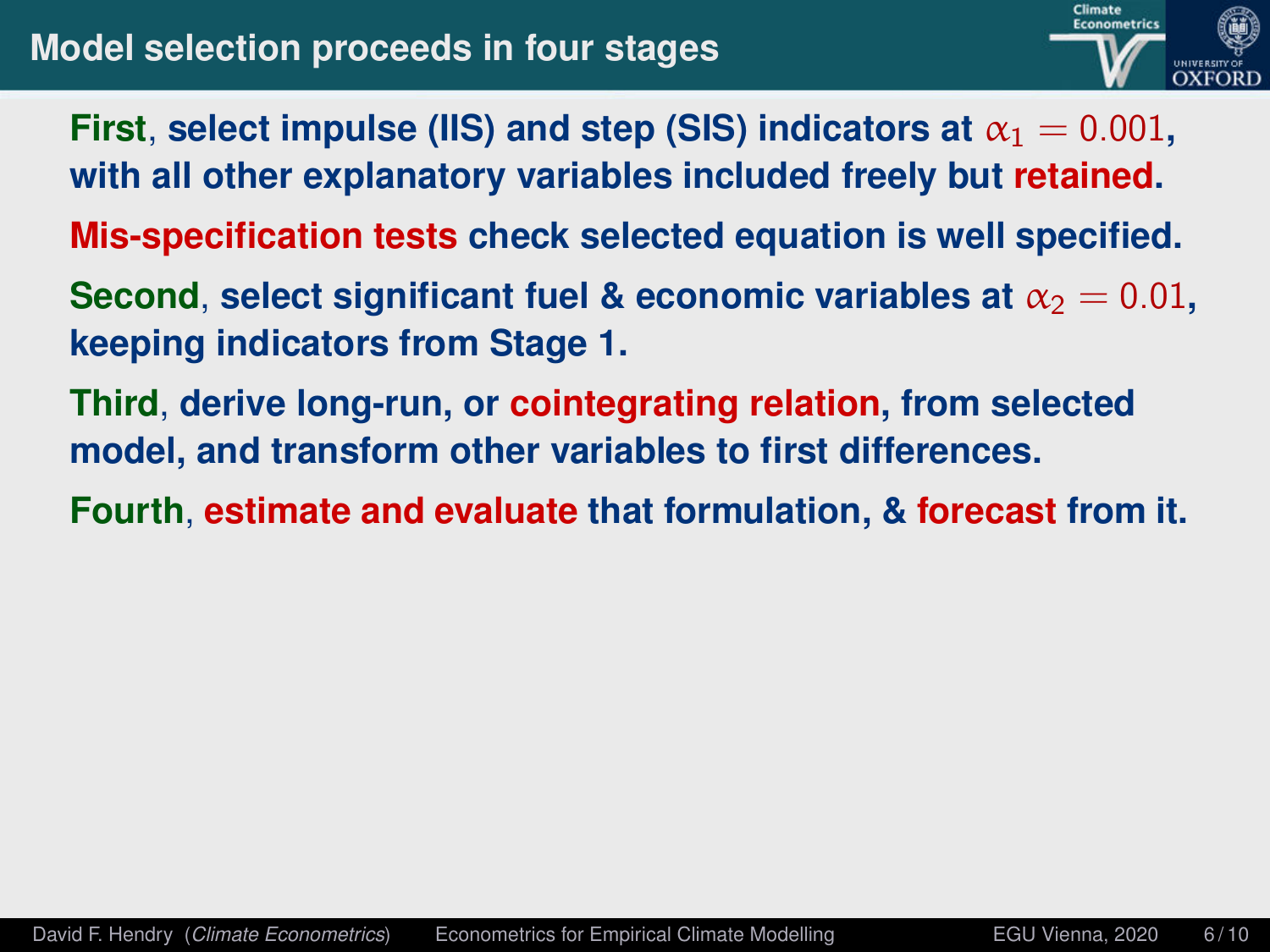

- **First**, select impulse (IIS) and step (SIS) indicators at  $\alpha_1 = 0.001$ , **with all other explanatory variables included freely but retained.**
- **Mis-specification tests check selected equation is well specified.**
- **Second**, **select significant fuel & economic variables at**  $\alpha_2 = 0.01$ , **keeping indicators from Stage 1.**
- **Third**, **derive long-run, or cointegrating relation, from selected model, and transform other variables to first differences.**
- **Fourth**, **estimate and evaluate that formulation, & forecast from it.**
- **Over 1861–2013, five impulse plus three step indicators selected: 1926=Act of Parliament creating UK's nationwide electricity grid; 1969=start of conversion from coal gas to natural gas; 2010=Climate Change Act of 2008 plus EU's renewables directive**
- **of 2009.**
- **Cointegration established and no diagnostic tests significant, including testing constancy to 2017**.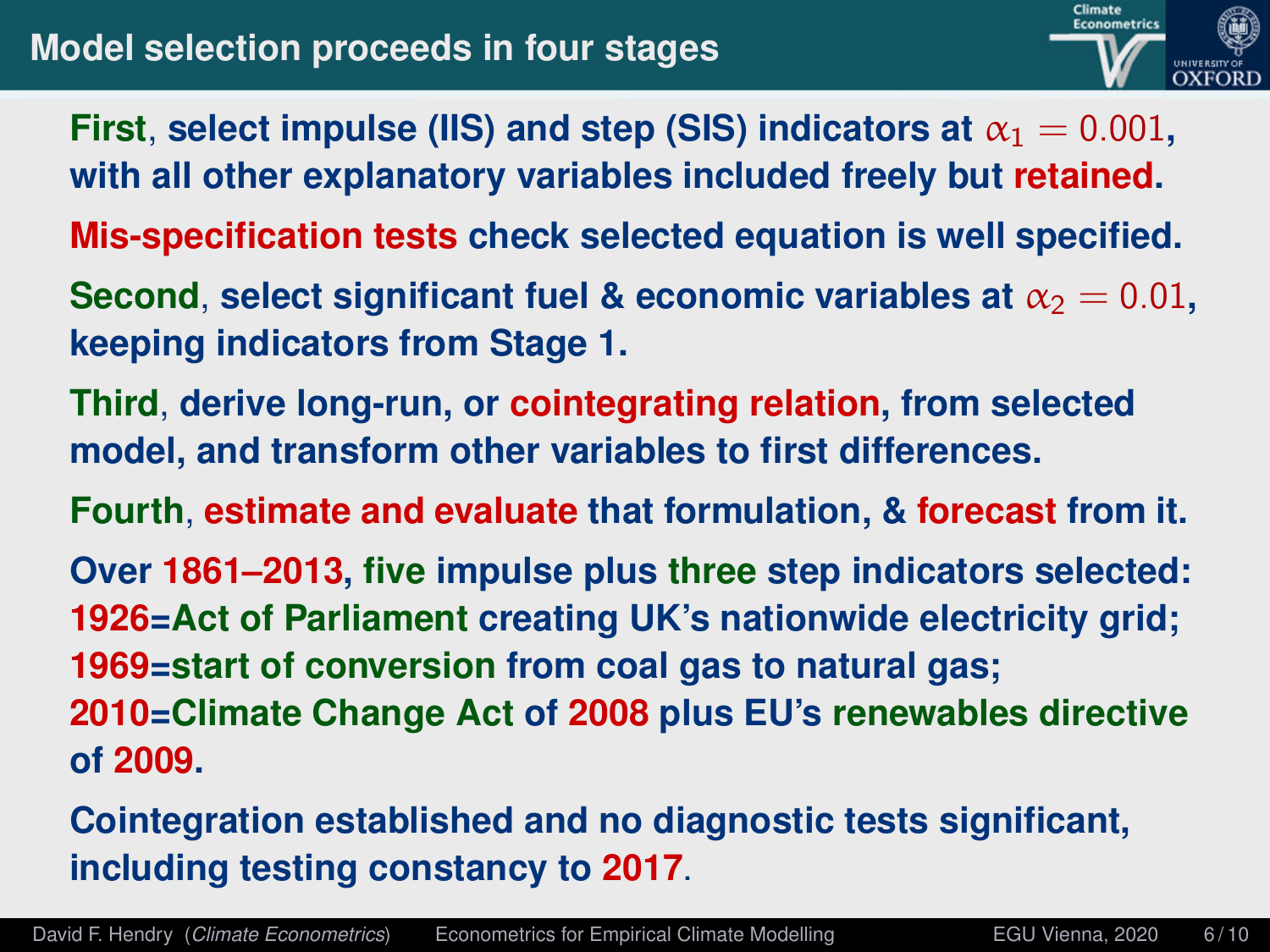## **Outcomes of modelling the UK's total CO<sup>2</sup> emissions**



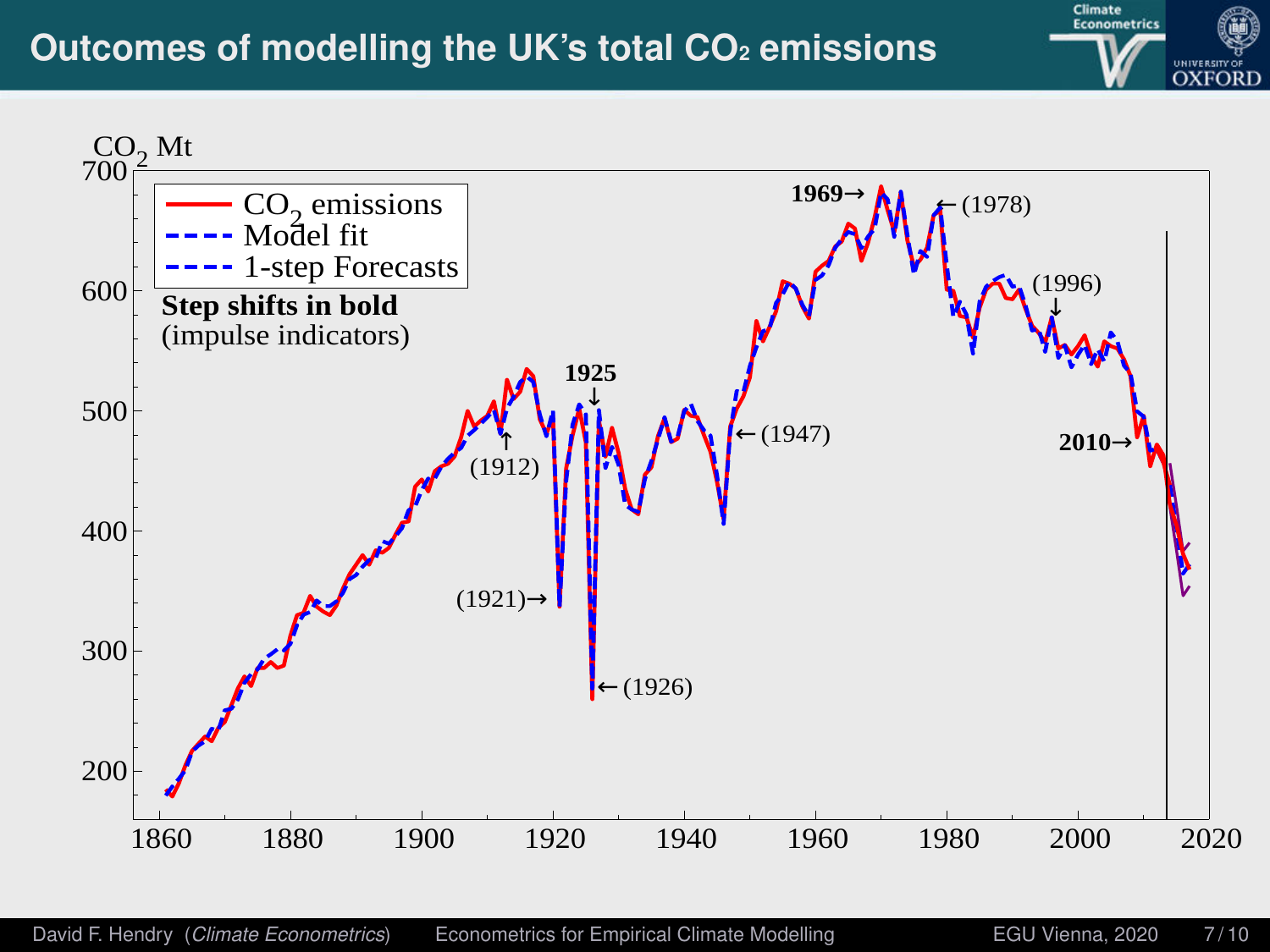### **5-variable dynamic system multi-step forecasts**





# **Emissions with h-step forecasts**  $\pm 2\hat{\sigma}_f$  as fans with SIS, and bars **without: little difference in fit, big difference in forecasts.**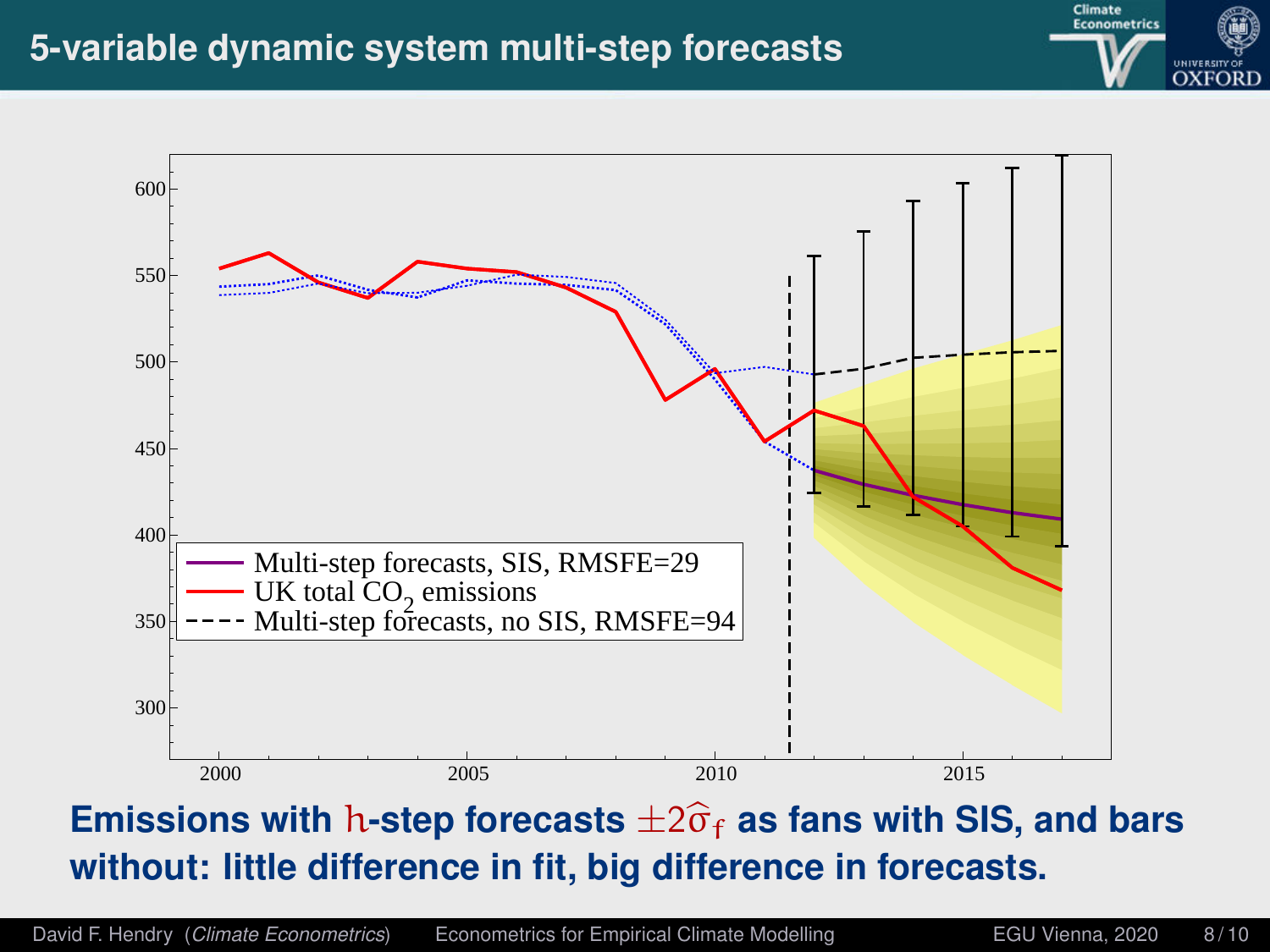### **Implications and conclusions**



#### **Testing UK's 2008 Climate Change Act 5 -year targets for CO**2:

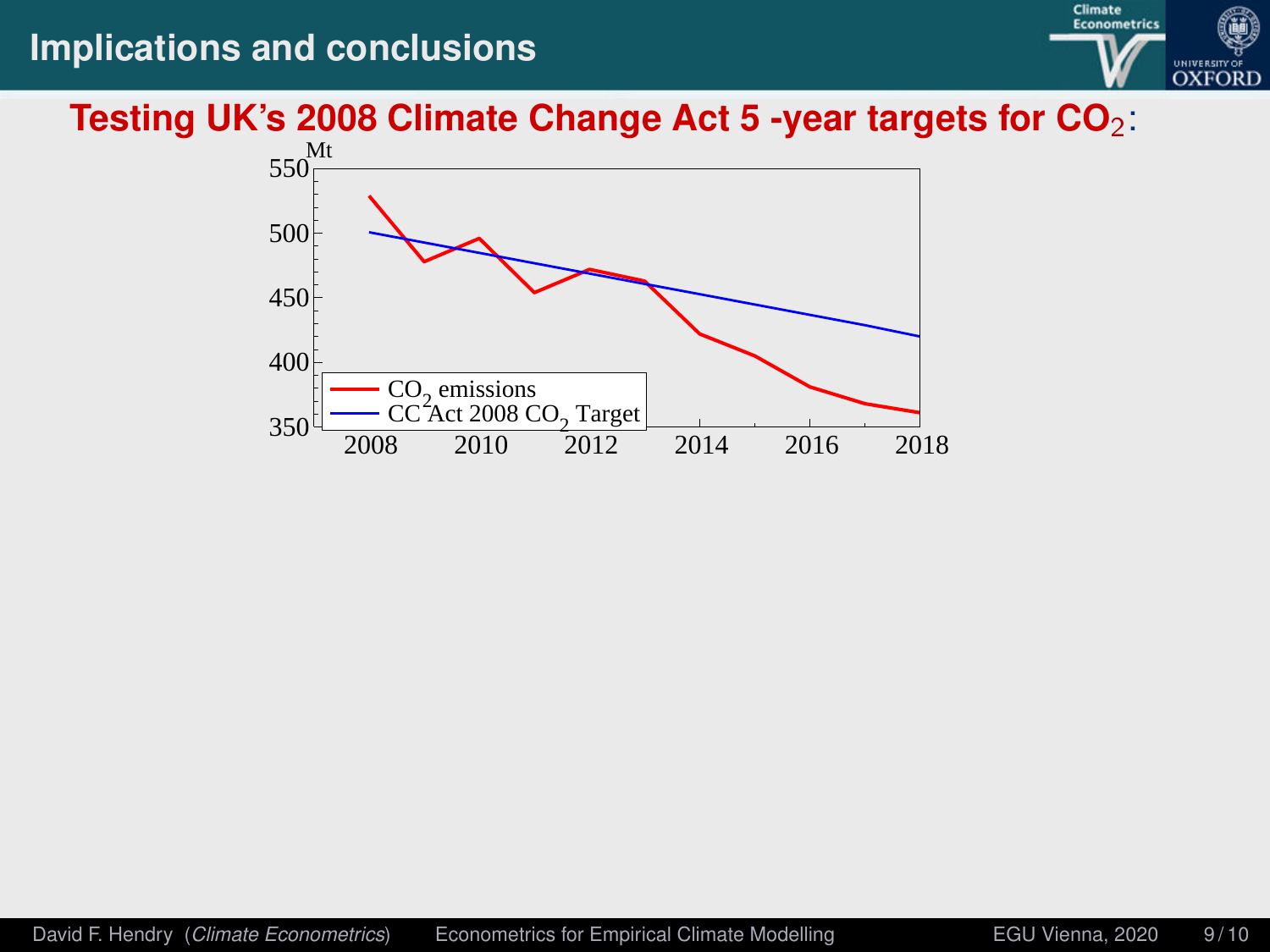### **Implications and conclusions**



#### **Testing UK's 2008 Climate Change Act 5 -year targets for CO**2:



**Despite more candidate variables than observations, econometric approach seen many successful applications**. **Essential to take account of the non-stationary nature of time series, both stochastic trends and distributional shifts.**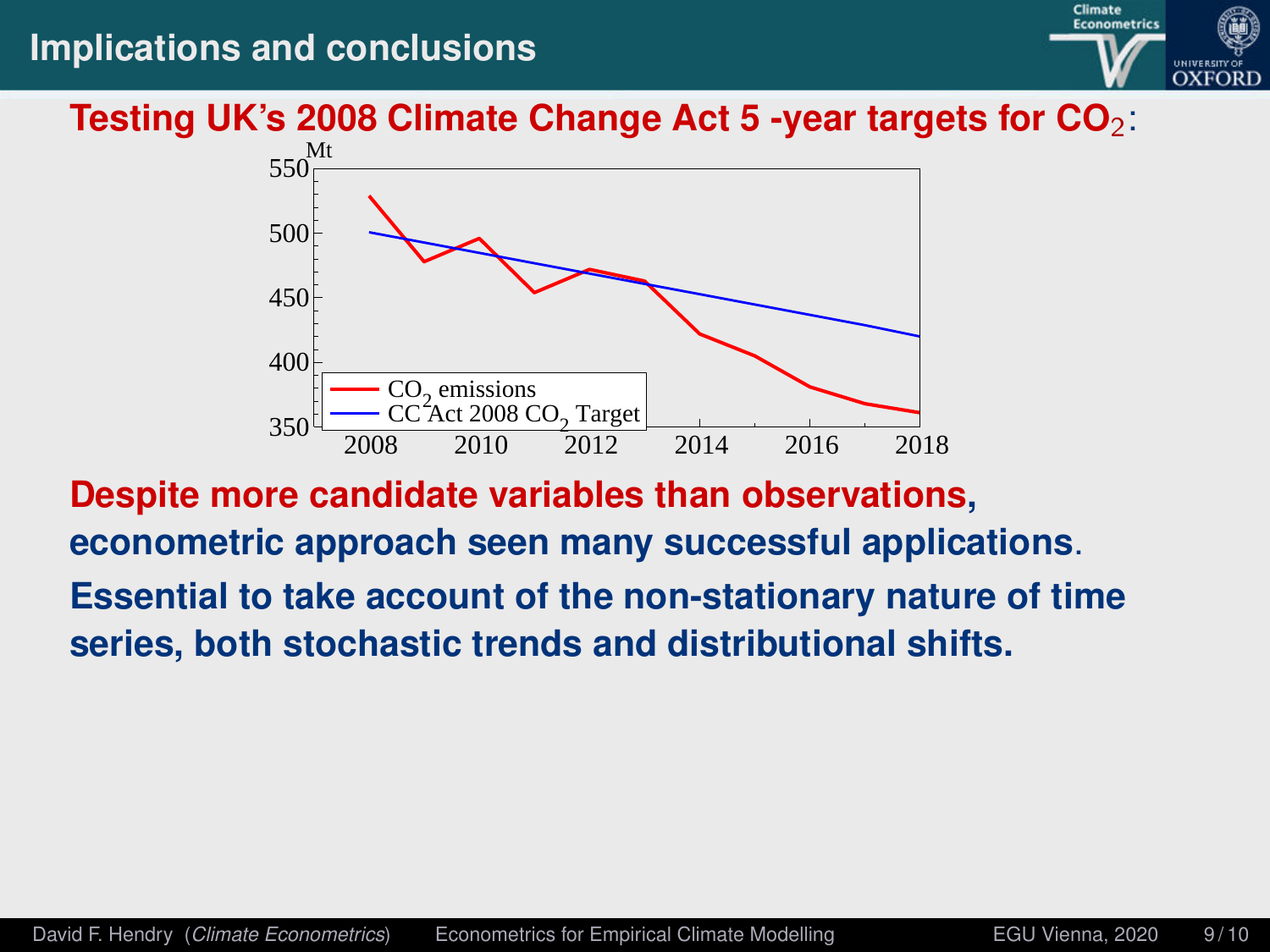### **Implications and conclusions**



#### **Testing UK's 2008 Climate Change Act 5 -year targets for CO**2:



**Despite more candidate variables than observations, econometric approach seen many successful applications**. **Essential to take account of the non-stationary nature of time series, both stochastic trends and distributional shifts.**

**Software available as** *Autometrics* **in** *OxMetrics8* **(Doornik and Hendry, 2018),** *gets* **in R (Pretis, Reade, and Sucarrat, 2018) and newly as XLModeler, an Excel Addin: https://xlmodeler.com/.**

### **Thank You**

### **All rights reserved by the authors**